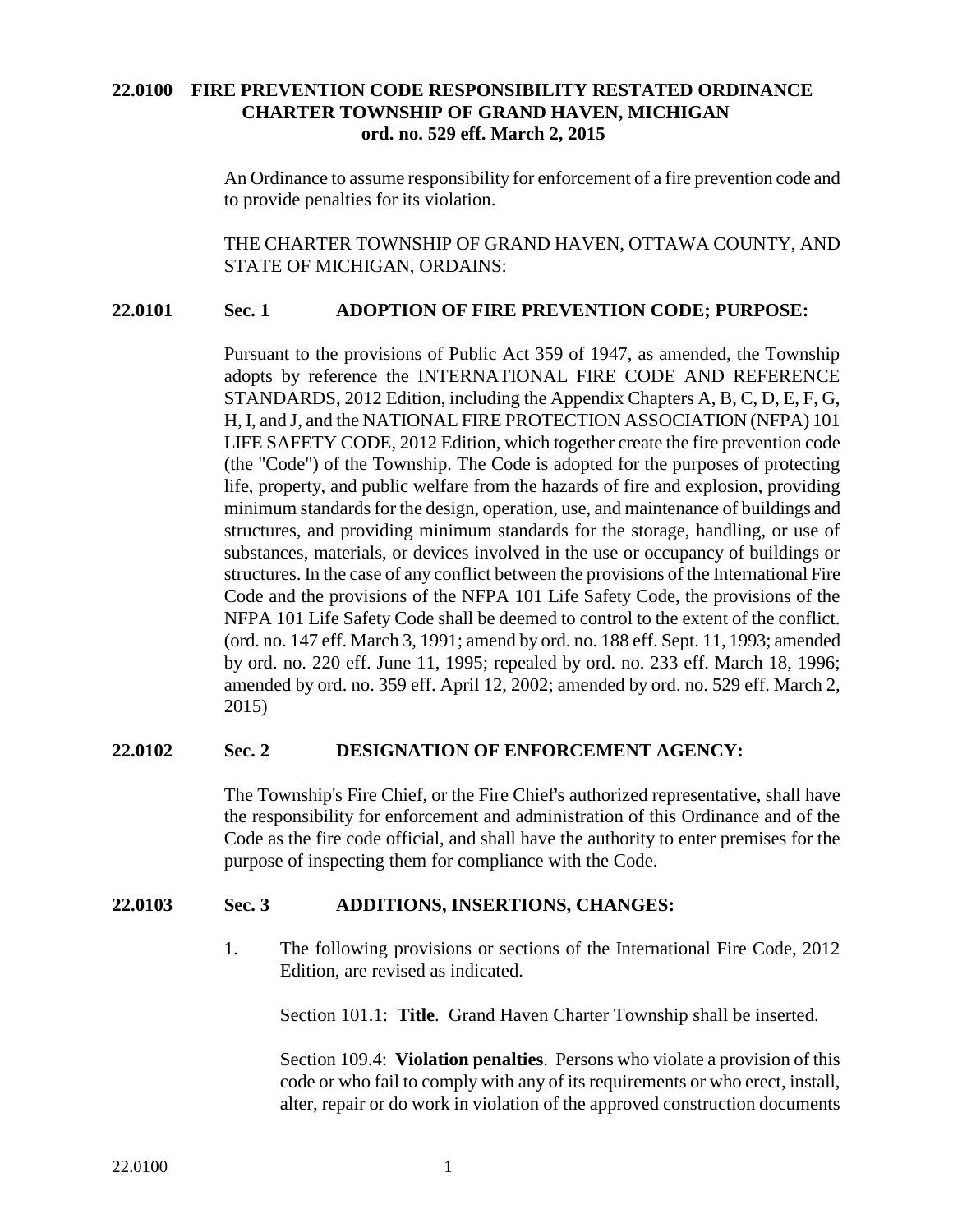or directive of the fire code official, or of a permit or certificate used under provisions of this code, shall be responsible for a civil infraction, subject to a fine of \$50.00, plus costs and other sanctions for each infraction. Each day during which any violation continues shall be deemed a separate and distinct offense. Increased civil fines may be imposed for repeated violations; a repeat violation means a second or subsequent municipal civil infraction committed by a person within any six month period and for which a person admits responsibility or is determined to be responsible. The increased fine for a first repeat (i.e., second) violation shall be \$250.00, plus costs and other sanctions. The increased fine for a second repeat (i.e., third or subsequent) violation shall be \$500.00, plus costs and other sanctions.

Section 111.4: **Failure to comply**. \$50.00 and \$500.00 shall be inserted.

Section 5704.2.9.6.1 (geographic limits in which the storage of Class I and Class II liquids in above-ground tanks outside of buildings is prohibited): within any residential zoning district in the township, or any non-agricultural zoned lot upon which a dwelling is located.

Section 5706.2.4.4 (geographic limits in which the storage of Class I and Class II liquids in above-ground tanks is prohibited): within any residential zoning district in the township, or any non-agricultural zoned lot upon which a dwelling is located.

Section 5806.2 (geographic limits in which the storage of flammable cryogenic fluids in stationary containers is prohibited): within any residential zoning district in the township, or any non-agricultural zoned lot upon which a dwelling is located.

Section 6104.2 (geographic limits in which the storage of liquefied petroleum gas is restricted for the protection of heavily populated or congested areas): within any residential zoning district in the township, or any non-agricultural zoned lot upon which a dwelling is located.

2. No provisions or sections of the NFPA 101 Life Safety Code, 2012 Edition, are revised or eliminated.

## **22.0104 Sec. 4 LIMITATION:**

Nothing in this Ordinance or the Code shall be construed to affect any suit or proceeding pending in court. No just or legal right or remedy of any character shall be lost, impaired, or affected by this Ordinance or the Code.

#### **22.0105 Sec. 5 SEVERABILITY AND CAPTIONS:**

This Ordinance and its various parts, sections, subsections, sentences, phrases, and clauses are severable. If any part, section, subsection, sentence, phrase, or clause is